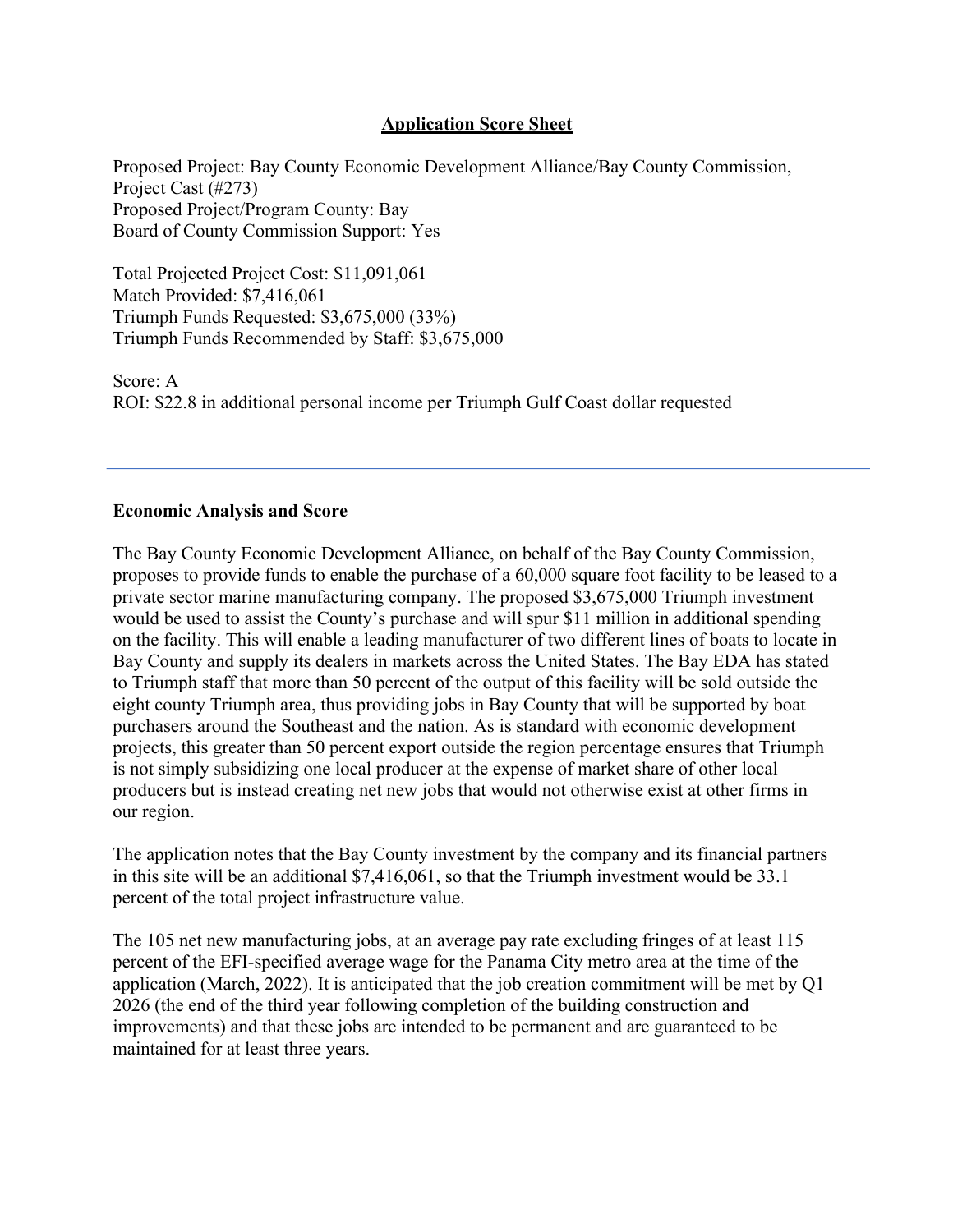For a job guarantee of 105 jobs and an award amount of \$3,675,000, the cost per direct job to Triumph Gulf Coast is \$35,000. This is a relatively normal cost per job for higher wage jobs relative to other infrastructure programs approved for potential funding by the Board. The proposed private sector project is in the key manufacturing sector and will help expand a growing manufacturing sector in Northwest Florida.

It is expected that the increment to personal income in the region attributable to the project will be as much as \$84 million over a 10-year job maintenance period following completion of the improvements and associated employment ramp-up. This represents \$22.8 in additional personal income per Triumph Gulf Coast dollar requested.

For these reasons, staff score this program as a "A."

## **Project Summary (based on information provided by the applicant)**

The Bay County Commission is requesting a \$3,675,000 Triumph grant to support the recruitment of Project Cast. Project Cast is a marine manufacturing company proposing to create 105 new manufacturing and headquarters jobs at 115% of the county's average wage. The grant funds will be used by Bay County to purchase an approximately 60,000 sq ft former marine manufacturing building in the original Bay County Industrial Park on Highway 231 that it will lease to the company at an economic development lease rate.

Bay County will maintain ownership of the Project Cast facility and enter into a long-term lease with the company. At the end of the lease the company will have the option to purchase the building or extend the lease.

The marine industry is a target market for Bay County. Project Cast will join the growing Bay County marine industry cluster which includes Suzuki Motor Marine, Mercury Marine and Eastern Shipbuilding Group. Project Cast will manufacture two boat lines and consolidate operations from Georgia and south Florida into one location in Bay County. In addition to the building purchased by Bay County with Triumph funds, the company plans to purchase a second building on the site.

Project Cast will manufacture a leisure, bay fishing boat and a deck boat. The deck boats are manufactured to sell to dealers and boat rental companies located at lakes, rivers and saltwater areas located throughout the United States. The company has substantial demand for these boats, and expansion is critical to meet and exceed current customer interest. The existing former boat manufacturing facilities in Bay County are key drivers in the company's decision-making process for choosing this location. In addition to manufacturing, there will also be headquarters, research & development, and sales positions.

Manufacturing activities will generally be comprised of lamination (production of large and small fiberglass parts) and assembly (assembly, installations, rigging, painting, cleaning, testing packaging, etc.) Management activities will include oversight of operations, accounting, sales, marketing, procurement, transportation, quality control, warranty, customer service, and other related administrative support functions.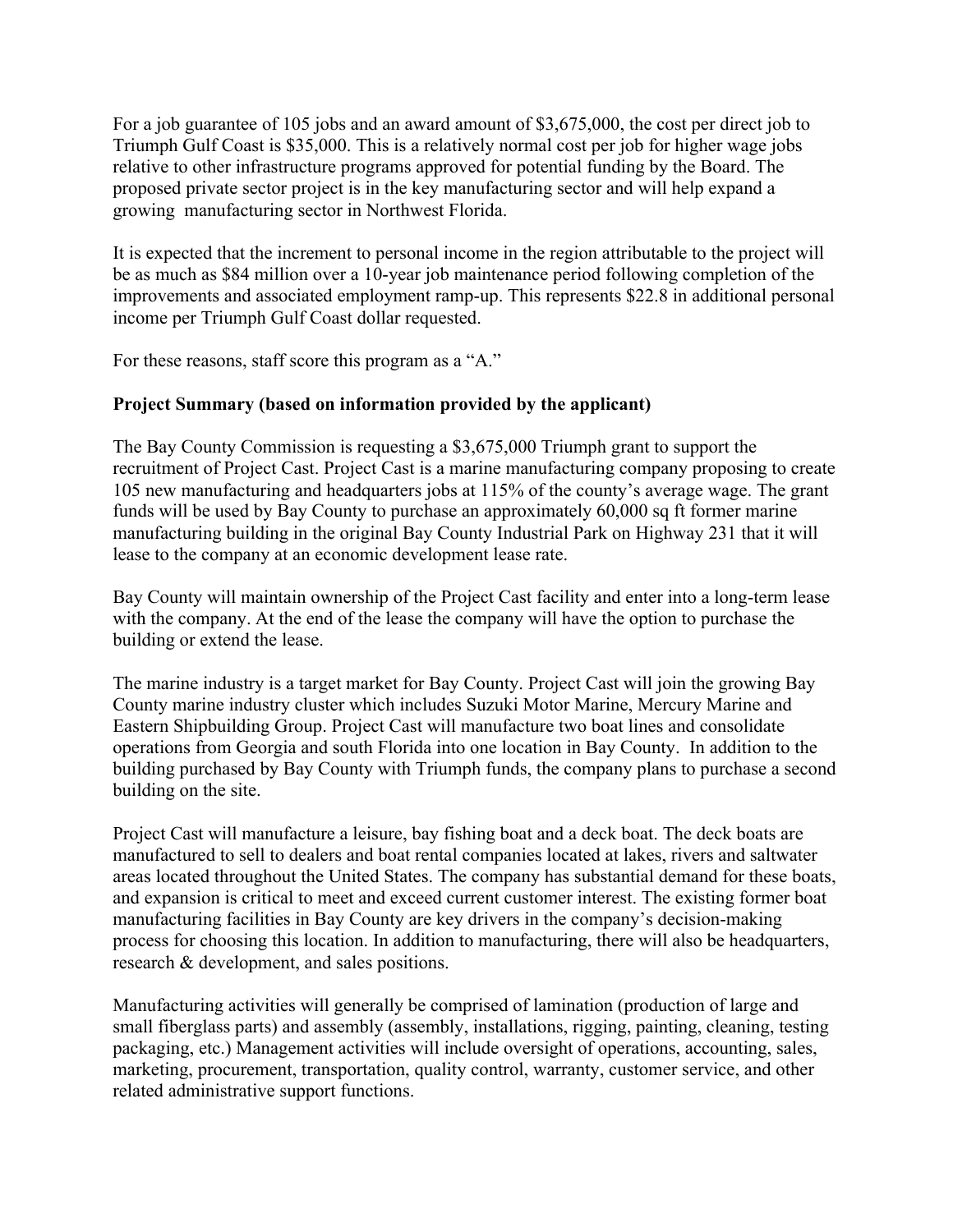Based on its own research and conversations to date with Bay EDA, the Company believes the labor market in Northwest Florida can address staffing issues currently plaguing the industry in other markets with shallower talent pools, and allow for additional production capacity. Project Cast plans to pursue additional business opportunities which could result in a future expansion.

Community and economic development officials have a vision to establish the Bay County as a Manufacturing hub. A large portion of the employment within the Panama City Metropolitan Statistical Area (MSA) is clustered within hospitality and retail trade. On average the Panama City MSA hospitality employment base is approximately 6% higher than the U.S. average and 5% higher for retail trade. The manufacturing employment levels are 4% lower than the U.S. average. The establishment of Project Cast will provide new employment opportunities in the Manufacturing sector which will provide a new differentiating employment opportunity for residents of the community. The project will assist in the stabilization and diversification of the regional economy in the wake of a major disasters.

Growth of the manufacturing industry in Northwest Florida is necessary to ensure that the region remains competitive in the decades to come. With the manufacturing industry being a major component of the U.S. GDP, Northwest Florida must be on the leading edge of new company investments and educational training.

Bay County boasts incredible education opportunities for its residents and regional residents. Project Cast intends to leverage existing assets at all three higher education institutions within the county, Tom P Haney Technical Center, Gulf Coast State College, and Florida State University- Panama City. Each education institution provides curriculum that compliments Project Cast's business and offers opportunities to expand course offerings in partnership with the company. Project Cast has expressed interest in participating in the Federation for Advanced Manufacturing Education (FAME) program. Through this program, the company will partner with Gulf Coast State College to sponsor students enrolled in the program. The students will go to class two days and work with the company three days per week, for five semesters. This is a unique opportunity for both students and participating companies.

To measure the success and impacts of Project Cast, net new job creation and the average wage of the positions will be measured in addition to overall capital investment. The total project cost is approximately \$11M for facility and equipment investments to be made through a mix of capital provided by the company, grants, and community tax rate reduction support.

The company is prepared to finance construction and equipment purchases, with the help of state and local incentives, for the facility. It is estimated that the amount to be financed by the company and other sources is approximately \$7.4M.

To support the recruitment of Project Cast, the State of Florida and Bay County are offering the project tax rate reductions, workforce training, and startup assistance. The State will be funding approximately \$90,677 in tax exemptions for sales tax on equipment and Bay County will also be supporting the project by providing 100% real and personal property tax abatements of approximately \$221,330 over a 10-year period.